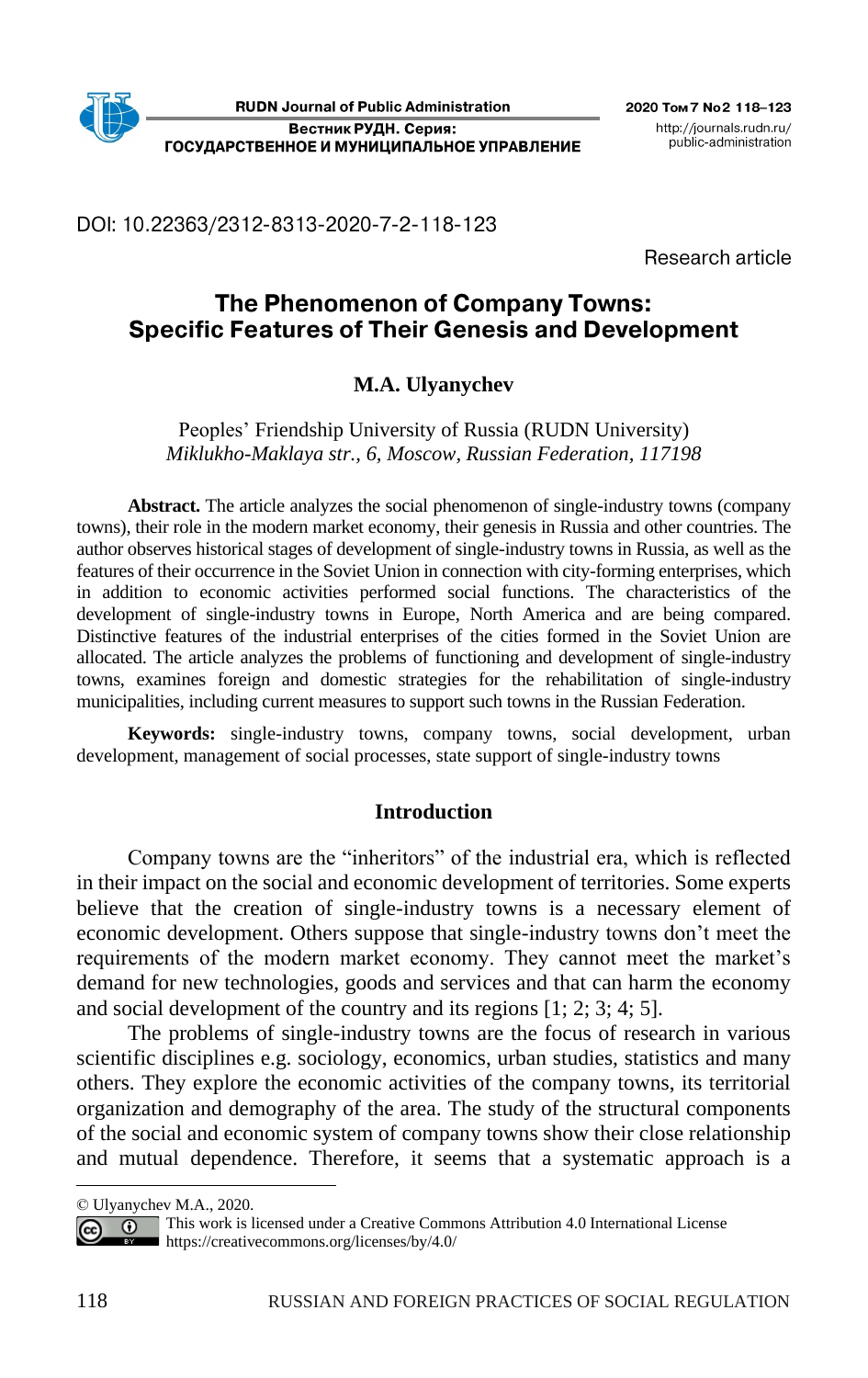methodological tool that allows a comprehensive study of the company town phenomenon. The essence of this approach is that the system is considered from the point of studying the internal relations of the elements with each other and external relations with the environment (including the historical aspect), as well as establishing causal relationships between the elements and their capability for organization and development.

The system analysis of a single-industry town is based on the principle of structural functionalism underlying the understanding of a company town as a system. This principle helps to consider the functional specialization of individual elements of the urban system, and their role in the integrity of the joint object. Thus, from the point of view of the system approach a company town as a social phenomenon is a complex of elements, as well as subsystems consisting of them, located within a limited area, where the overall integrity shows misbalance of its subsystems and elements.

A great example of "imbalance" of structural elements of the company town system is the industrial complex of Detroit in the United States. The city and its main enterprises fell into decay because of the energy crisis of the 70s. Companies' owners had to bring production to other cities and even countries, as the development of business in this area turned to be not feasible economically. The population of Detroit lost stability, work, housing, wealthy residents left the city [6]. Mass media wrote that because of lack of economic stability and social institutions, the remaining inhabitants "quickly became illiterate and their level of social consciousness quickly decreased" [7].

Such processes should serve as a special signal for Russia, where city-forming enterprises are a significant part of the economy, and the population of singleindustry towns is about 10% of the total population of the country. In this regard, it is necessary to analyze the genesis of single-industry towns, the causes of their formation, development and decline, as well as their specific problems.

### **Results**

The rise of single-industry towns is associated with the entry of most countries in the world into the era of industrial society. Thus, the emergence of such towns in the US is associated with the development of industry in the North-East (Pittsburgh, Detroit), the creation of a large agricultural and industrial cluster in the West and the industrial agglomeration in the South, including such States as New Mexico, California and Texas. Single-industry towns in these areas have long been the drivers of the US economy. Canadian experience in the development of the Northern territories is associated with the emergence of single-industry towns in the provinces of Quebec, Ontario and Alberta. The program of development of the Northern territories took into account the potential unprofitability of these places without state support, which resulted in a major project for the creation, development and support of highly specialized cities, which involved only highqualified specialists, as well as created research centers to study the potential of the developed territories. A striking example of a single-profile territory is also the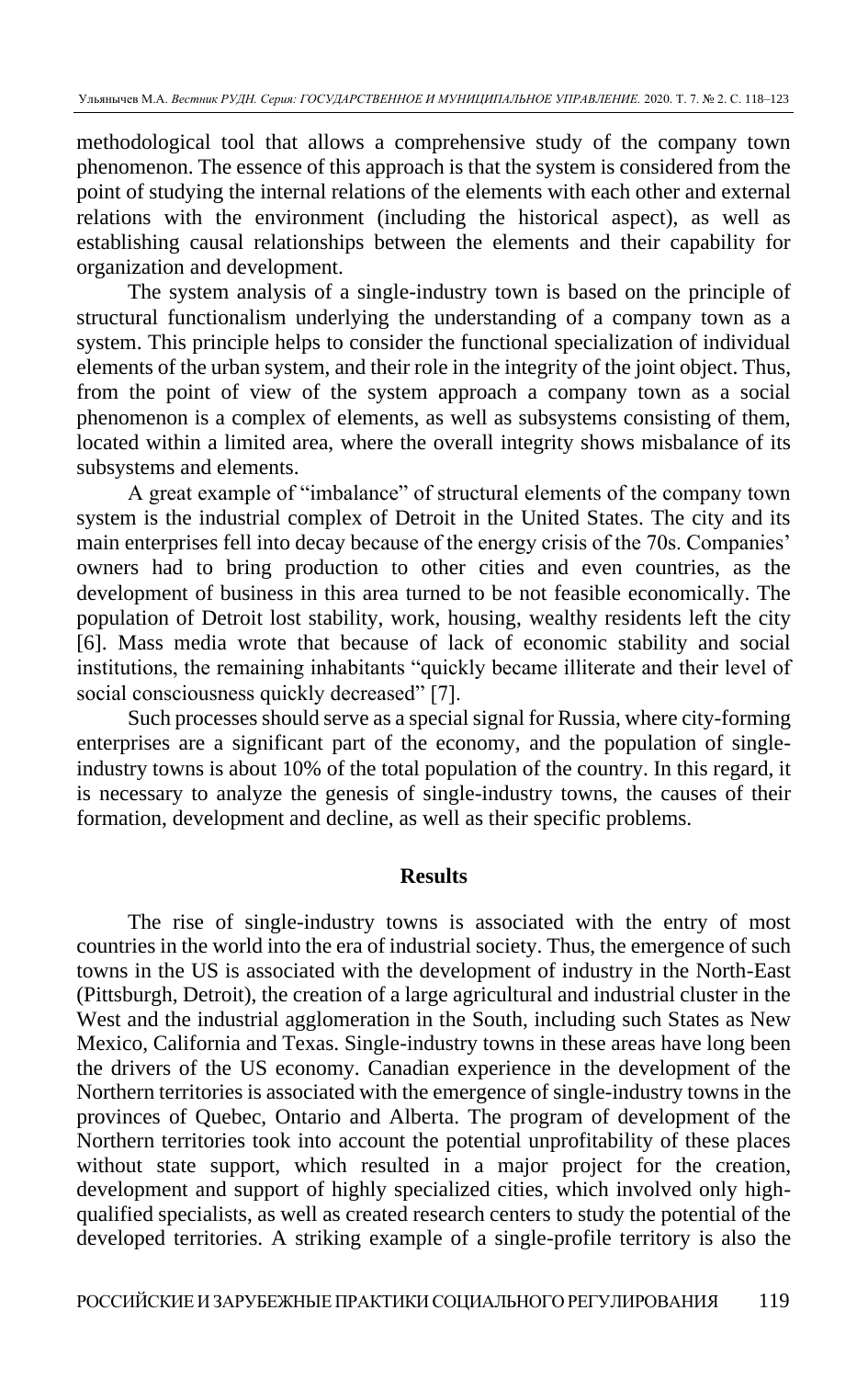Ruhr valley in Germany. A distinctive feature of the Ruhr was the mass opening of universities to increase the potential for the development of obsolete enterprises. Later, the integration of science and production in the Ruhr valley grew into the opening of technology parks, which became the basis of economic and social prosperity of the region.

The genesis of single-industry towns in Russia deserves special attention. It should be noted that the development of such settlements took place in several historical stages. The first appearance of single-profile territories is associated with the creation of manufactories under tzar Peter the Great. At this time, the first factories-settlements began to be formed, which later developed into large industrial centers, such as Tula, Chelyabinsk, etc. The second stage is connected with the mass development of light industry, including the appearance of industries aimed at the development of "village crafts" in Gavrilov-Yam, Gus-Khrustalny, Gzhel. At the same time, the first mining settlements along the Trans-Siberian railway began to form. During Stalin's industrialization lots of single-industry towns appeared, having one or two industrial enterprises. Such cities include Magnitogorsk, Novokuznetsk, Vorkuta. A significant number of single-industry towns was formed during the war years after the evacuation of large enterprises from Central Russia. Post-war years are marked by a sharp increase in the number of closed singleindustry towns. These include cities with the presence of enterprises of the militaryindustrial sector, nuclear industry and strategic military units.

At the same time, the development of the so-called science towns – singleindustry towns based on research institutes. The first Russian science city was the Akademgorodok in Novosibirsk, followed by Zelenograd, Troitsk, Dubna and others. Scientific and production facilities of such cities produce high-tech products in demand on the international market.

A distinctive feature of single-industry towns in the Soviet Union was a close connection of these settlements with the city-forming enterprises, which implemented not only economic but also social functions. Enterprises provided workers with corporate housing, owned the departments of public utilities, health care and education, which increased the total cost of the product. This became a problem after the transition of the Russian economy to a market basis as the products of the city-forming enterprises became uncompetitive due to inflated prices. Such processes became the first problem of city-forming enterprises in the Russian Federation, which could not but lead to the rise of social and economic problems in the single-industry towns.

In the practice of the genesis of single-industry towns we can identify the main problems that are peculiar for these areas. First, there is an acute question of maintaining the dependence of single-industry towns on the city-forming enterprises, whose production is not ready to meet the needs of the market, which entails reduction of jobs, increase in unemployment, deterioration of social and economic conditions for the working population of a single-industry town. Dependence on city-forming enterprise also affects the backwardness and gradual obsolescence of the infrastructure of single-industry towns in the absence of support from the enterprise, which was a source of development of the territory in the conditions of the planned economy.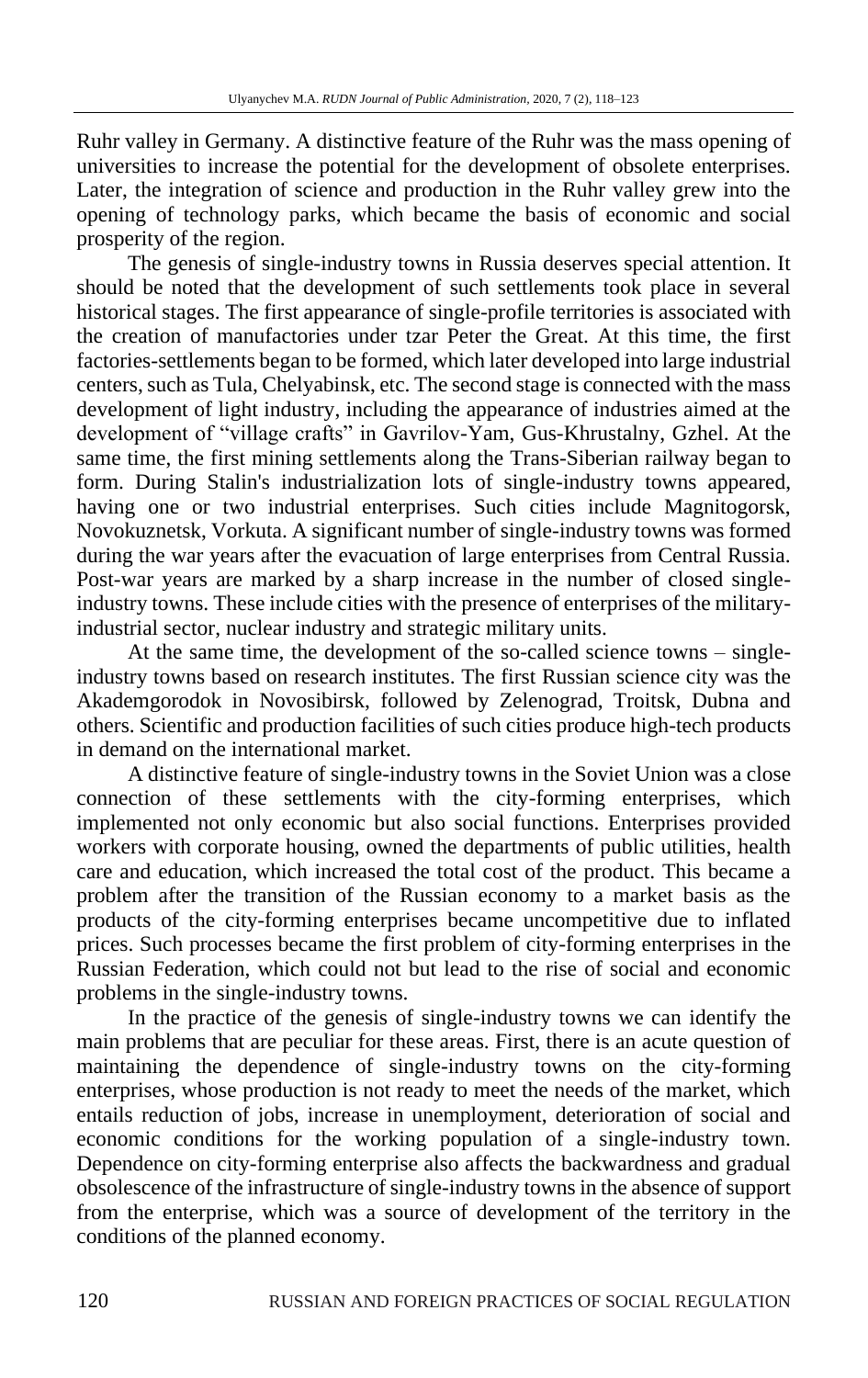The second obvious problem of single-industry towns is the outflow of population to larger and more diversified cities. This is primarily due to the outflow of young personnel, who, not seeing the potential of employment in outdated cityforming enterprises, leave to apply their knowledge and skills in potentially more promising cities and regions. In this regard, there is a growing shortage of qualified personnel capable of both introducing innovative technologies in production and developing new ones considering regional peculiarities. The aging population of single-industry towns is often not able to fully meet the needs of modern development trends, pushing innovation, resisting attempts to diversify production. This problem largely hinders the economic development of single-industry towns.

This is proved by many company towns in Russia, where in contemporary realities it is necessary to take urgent measures for the rehabilitation of depressed single-industry municipalities. Two strategies can be applied as a solution to the problems mentioned above. The first, American, model provides the resettlement of non-working population of single-industry towns to those areas where there is a possibility of employment. Such model concerns the preservation of the town's functions, despite a significant decrease in size. The second strategy is European. It provides the integration of public and private programs for the development of territories and diversification of production of city-forming enterprises. These programs include the development of infrastructure of single-industry towns, the improvement of the environmental situation, re-educating of the unemployed population new professions, as well as support for small and medium-sized businesses.

### **Conclusion**

The logical solution to the "problem of single-industry towns" in Russia is a large-scale state program to support local initiatives in company towns, as well as support for innovative projects to reload outdated city-forming enterprises for new production that meet market requirements.

It should be noted that the first steps in this direction are already being taken. Thus, within the framework of the program of support for single-industry municipalities, a set of measures for the social and economic development of this towns are being implemented. The first of these measures is the creation of the socalled territories of advanced social and economic development, which involve the use of a special legal regime of business activity throughout the company town, including preferential taxation, reduced rates of social fees, a simplified procedure for monitoring and supervision.

The second direction of state support is the creation of a mechanism to support investment projects implemented in the territory of single-industry towns based on project financing, which contributes to increase of lending to industrial enterprises on long-term and preferential terms. In this regard, support and assistance in the preparation and participation in the implementation of new investment projects in single-industry towns is also relevant. It is supposed to increase the investment attractiveness, attract qualified personnel and solve the problem of unemployment in single-industry towns.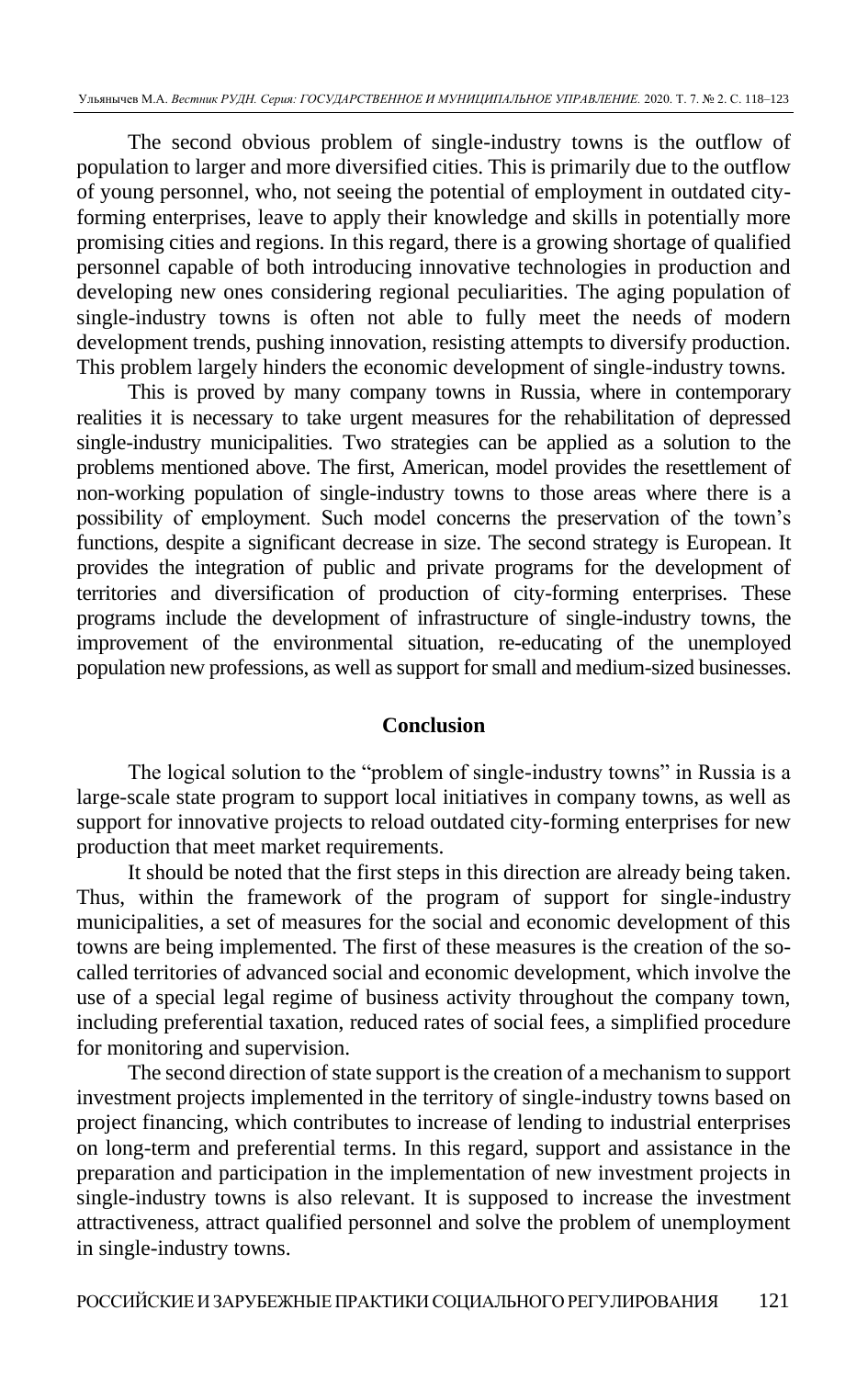At the present stage, more than 300 municipalities meet the criteria of a single-profile settlement in the Russian Federation [8], which causes high priorities in the implementation of support programs. Stable social and economic development of single-industry towns will depend on their effective application. It should also be taken in mind that any program can be considered successful only if all measures are taken to prevent economic and social crisis in single-industry towns, as well as the ability to overcome this crisis. In this case, single-industry towns will be able to provide financial stability for local residents, guarantee a stable growth of the economic potential of local enterprises, as well as become competitive players in both domestic and international markets.

#### **REFERENCES**

- [1] Ioffe G.V. Multi-structure Shift. *Provincial Business Magazine.* 2009; 10.
- [2] Lyubovny V.Ya. *Monoprofilnye goroda v usloviyah krizisa: sostoyanie, problemy, vozmozhnosti reabilitatsii* [*Single-industry Town in Crisis: Status, Challenges, Opportunities of Rehabilitation*]. Moscow: ZAO «Dontransprint»; 2009. 110 p. (In Russ.).
- [3] Smorchkov V.I., Silvestrov S.N. *Razvitie monogorodov v Rossii* [*The Development of Single-industry Towns of Russia*]. Moscow: Financial University; 2013. 168 p. (In Russ.).
- [4] Vlasova N.D. Animitsa E.G. *Problemy i perspektivy razvitija monogorodov v Rossii* [*Problems and Prospects of Development of Single-industry Towns of Russia*]. Ekaterinburg: Publishing House of Ural State Economic University; 2009: 28–29 (In Russ.).
- [5] Zhikharevich B.S. Universitet kak faktor lokal'nogo jekonomicheskogo razvitija [University as a Factor of Local Economic Development]. *Education in the System of Social Coordinates*. 2014; 3: 42–46 (In Russ.).
- [6] Johnson R. Graphic: Detroit Then and Now. *Nationalpost.com.* 01.02.2013. URL: nationalpost.com/news/graphics/graphic-detroit-then-and-now. Accessed: 28.04.2019.
- [7] Detroit Is "Most Dangerous City in America" for Fourth Year in a Row, Forbes Report Says. *CBS News.* 22.10.2012. URL: cbsnews.com/news/detroit-is-most-dangerouscity-in-america-for-fourth-year-in-a-row-forbes-report-says/. Accessed: 28.04.2019.
- [8] *Resolution of the Government of the RF of July 29, 2014 No 709 "On the criteria for classifying municipalities as single-industry towns and categories of single-industry towns depending on the risks of deterioration of their socio-economic situation"*. Assembly of legislation of the RF; 04.08.2014; No 31: 4425 (In Russ.).

Научная статья

## Феномен корпоративных городов: специфические особенности генезиса и развития

### **М.А. Ульянычев**

### Российский университет дружбы народов *ул. Миклухо-Маклая, 6, Москва, Россия, 117198*

**Аннотация.** В статье анализируется социальный феномен моногородов (корпоративных городов), их роль в современной рыночной экономике, их генезис в России и других странах. Автор рассматривает исторические этапы развития моногородов в России, а также особенности их возникновения в Советском Союзе в связи с